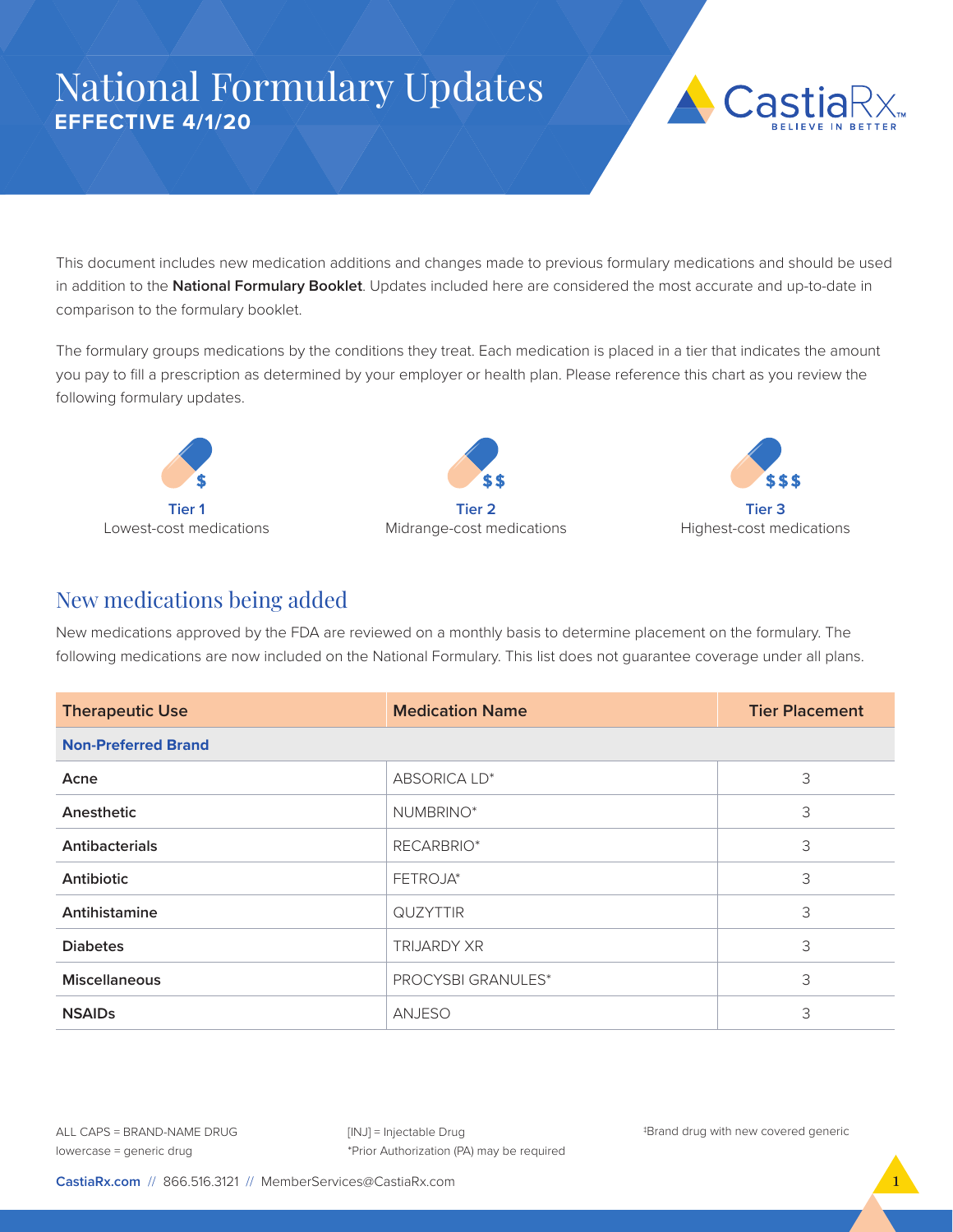| <b>Therapeutic Use</b>                | <b>Medication Name</b> | <b>Tier Placement</b> |  |  |
|---------------------------------------|------------------------|-----------------------|--|--|
| <b>Generic</b>                        |                        |                       |  |  |
| Anticonvulsants                       | pregabalin             |                       |  |  |
| <b>Antirheumatic Agents</b>           | penicillamine*         |                       |  |  |
| <b>GI-Antiemetics</b>                 | fosaprepitant solution |                       |  |  |
| <b>GI-Protectants</b>                 | sucralfate suspension  |                       |  |  |
| <b>Hematological-Chelating Agents</b> | deferasirox*           |                       |  |  |

## Medications moving to a lower tier

The following medications are moving to a lower tier, making them more affordable.

| <b>Therapeutic Use</b>                 | <b>Medication Name</b> | <b>Tier Placement</b> |
|----------------------------------------|------------------------|-----------------------|
| <b>Antibacterials</b>                  | BAXDELA*               | $3 \rightarrow 2$     |
| <b>Anti-Cancer Agents</b>              | <b>RUXIENCE*</b>       | $3 \rightarrow 2$     |
|                                        | TRAZIMERA*             | $3 \rightarrow 2$     |
|                                        | ZIRABEV*               | $3 \rightarrow 2$     |
| Diabetes-Insulin                       | NOVOLIN N FLEXPEN      | $3 \rightarrow 2$     |
|                                        | NOVOLIN R FLEXPEN      | $3 \rightarrow 2$     |
| <b>Growth Hormones</b>                 | EGRIFTA SV*            | $3 \rightarrow 2$     |
| <b>Ophthalmic Agent-Glaucoma</b>       | <b>ZIOPTAN</b>         | $3 \rightarrow 2$     |
| <b>Ophthalmic-Macular Degeneration</b> | EYLEA*                 | $3 \rightarrow 2$     |
| Sickle Cell Anemia                     | ADAKVEO*               |                       |